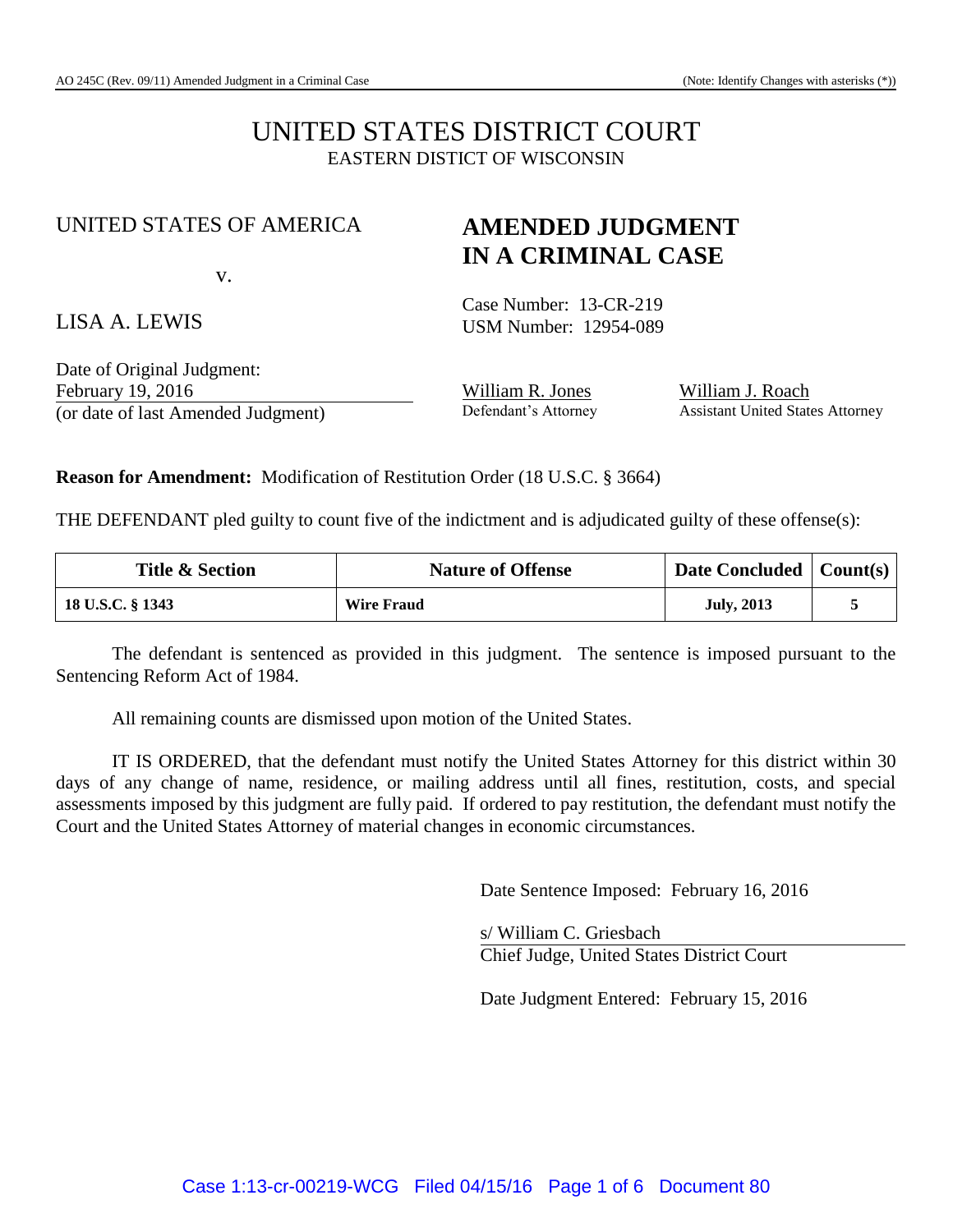# **IMPRISONMENT**

The defendant is hereby committed to the custody of the United States Bureau of Prisons to be imprisoned for a term of one hundred and eighty months (180) as to count five of the indictment.

\_\_\_\_\_\_\_\_\_\_\_\_\_\_\_\_\_\_\_\_\_\_\_\_\_\_\_\_\_\_\_\_\_\_\_\_\_\_\_\_\_\_\_\_\_\_\_\_\_\_\_\_\_\_\_\_\_\_\_\_\_\_\_\_\_\_\_\_\_\_\_

- ☐ The court makes the following recommendations to the Bureau of Prisons:
- $\boxtimes$  The defendant is remanded to the custody of the United States Marshal. The defendant is currently in federal custody.
- ☐ The defendant shall surrender for service of sentence at the institution designated by the Bureau of Prisons as notified by the Probation or Pretrial Services Office.

# **RETURN**

I have executed this judgment as follows:

Defendant delivered on \_\_\_\_\_\_\_\_\_\_\_\_\_\_\_\_\_\_\_\_\_ to \_\_\_\_\_\_\_\_\_\_\_\_\_\_\_\_\_\_\_\_\_\_\_\_\_\_\_\_\_\_\_\_\_\_\_\_\_\_\_\_\_ with a certified copy of this judgment.

United States Marshal

By: Deputy United States Marshal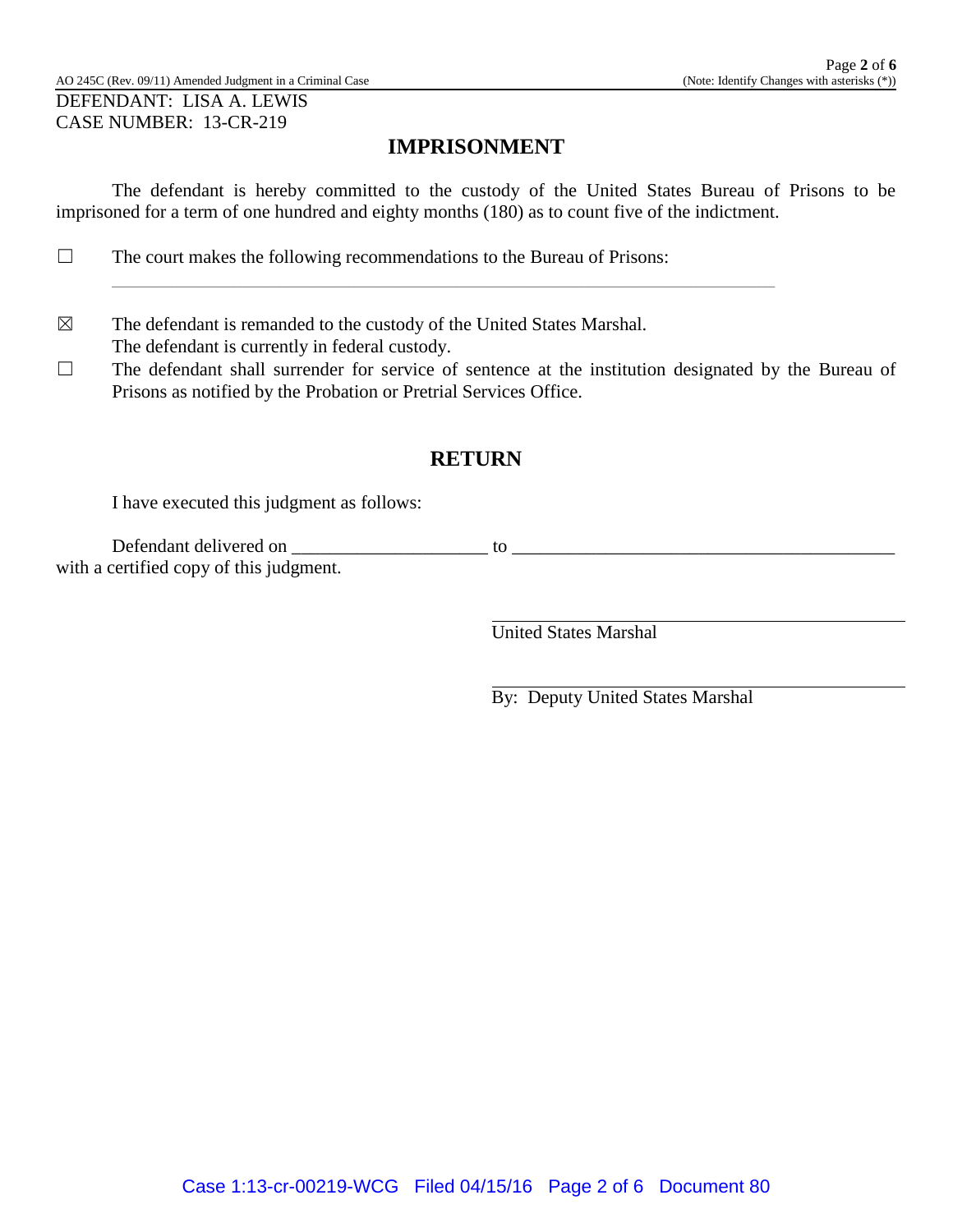AO 245C (Rev. 09/11) Amended Judgment in a Criminal Case (Note: Identify Changes with asterisks (\*))

#### DEFENDANT: LISA A. LEWIS CASE NUMBER: 13-CR-219

### **SUPERVISED RELEASE**

Upon release from imprisonment, the defendant shall be on supervised release for a term of three (3) years as to count five of the indictment.

The defendant must report to the probation office in the district to which the defendant is released within 72 hours of release from the custody of the Bureau of Prisons. The defendant shall not commit another federal, state or local crime. The defendant shall not unlawfully possess a controlled substance and shall refrain from any unlawful use of a controlled substance. The defendant shall submit to one drug test within 15 days of release from imprisonment and at least two periodic drug tests thereafter, as determined by the court.

- $\boxtimes$  The above drug testing condition is suspended based on the court's determination that the defendant poses a low risk of future substance abuse.
- $\boxtimes$  The defendant shall not possess a firearm.
- $\boxtimes$  The defendant shall cooperate in the collection of DNA as directed by the probation officer.
- ☐ The defendant shall comply with the requirements of the Sex Offender Registration and Notification Act (42 U.S.C. § 16901, et seq.) as directed by the probation officer, the Bureau of Prisons, or any state sex offender registration agency in which he or she resides, works, is a student, or was convicted of a qualifying offense.
- $\Box$  The defendant shall participate in an approved program for domestic violence.

If this judgment imposes a fine or a restitution obligation, it is a condition of supervised release that the defendant pay in accordance with the Schedule of Payments sheet of this judgment.

The defendant must comply with the standard conditions that have been adopted by this court as well as with any additional conditions on the attached page.

#### **STANDARD CONDITIONS OF SUPERVISION**

- 1. the defendant shall not leave the State of Wisconsin without permission of the court or probation officer;
- 2. the defendant shall report to the probation officer in a manner and frequency directed by the court or probation officer;
- 3. the defendant shall answer truthfully all reasonable inquiries by the probation officer, subject to her Fifth Amendment right against self-incrimination, and follow the instructions of the probation officer;
- 4. the defendant shall use her best efforts to find and hold lawful employment, unless excused by the probation officer for schooling, training, or other acceptable reasons;
- 5. the defendant shall notify the probation officer at least ten days prior to any change in her place of residence or employment. When such notification is not possible, the defendant shall notify the probation officer within 72 hours of the change.
- 6. the defendant shall not associate with any persons known by her to be engaged, or planning to be engaged, in criminal activity. "Associate," as used here, means reside with or regularly socialize with such person;
- 7. the defendant shall permit a probation officer to visit her at reasonable times at home or elsewhere and shall permit confiscation of any contraband observed in plain view of the probation officer;
- 8. the defendant shall notify the probation officer within 72 hours of being arrested or questioned by a law enforcement officer; in the course of investigating criminal conduct.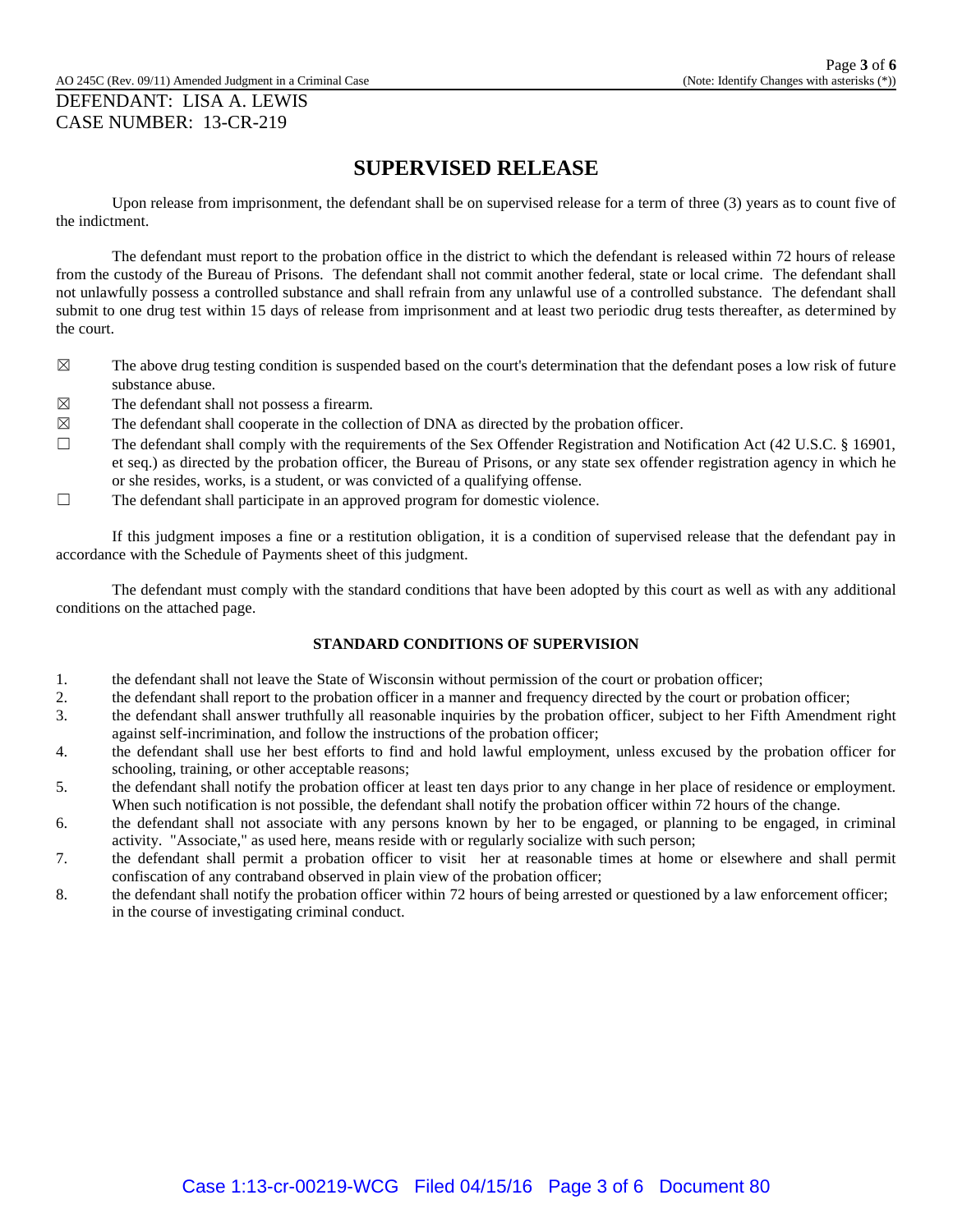# **SPECIAL CONDITIONS OF SUPERVISION**

- 1. The defendant is to pay restitution at a rate of not less than \$100.00 per month or 10% of his or her net earnings, whichever is greater. The defendant will also apply 100 percent of his or her yearly federal and state tax refunds toward the payment of restitution. The defendant shall not change exemptions without prior notice of the supervising probation officer.
- 2. The defendant shall not open new lines of credit, which includes the leasing of any vehicle or other property, or use existing credit resources without the prior approval of the supervising probation officer. After the defendant's courtordered financial obligations have been satisfied, this condition is no longer in effect.
- 3. The defendant is to provide access to all financial information requested by the supervising probation officer including, but not limited to, copies of all federal and state tax returns. All tax returns shall be filed in a timely manner. The defendant shall also submit monthly financial reports to the supervising probation officer.
- 4. The defendant shall not hold employment having fiduciary responsibilities during the supervision term without first notifying the employer of his or her conviction. The defendant shall not hold self-employment having fiduciary responsibilities without approval of the supervising probation officer.
- 5. The defendant shall not transfer, sell, give away, or otherwise convey any asset with a fair market value in excess of \$500.00 without the approval of his/her supervising probation officer until all financial obligations imposed by this Court have been satisfied in full.
- 6. The defendant shall maintain one personal checking account. All of the defendant's income, "monetary gains" or other pecuniary proceeds shall be deposited into this account which shall also be used for payment of all personal expenses. Records of all other bank accounts, including business accounts, shall be disclosed to her supervising probation officer upon request.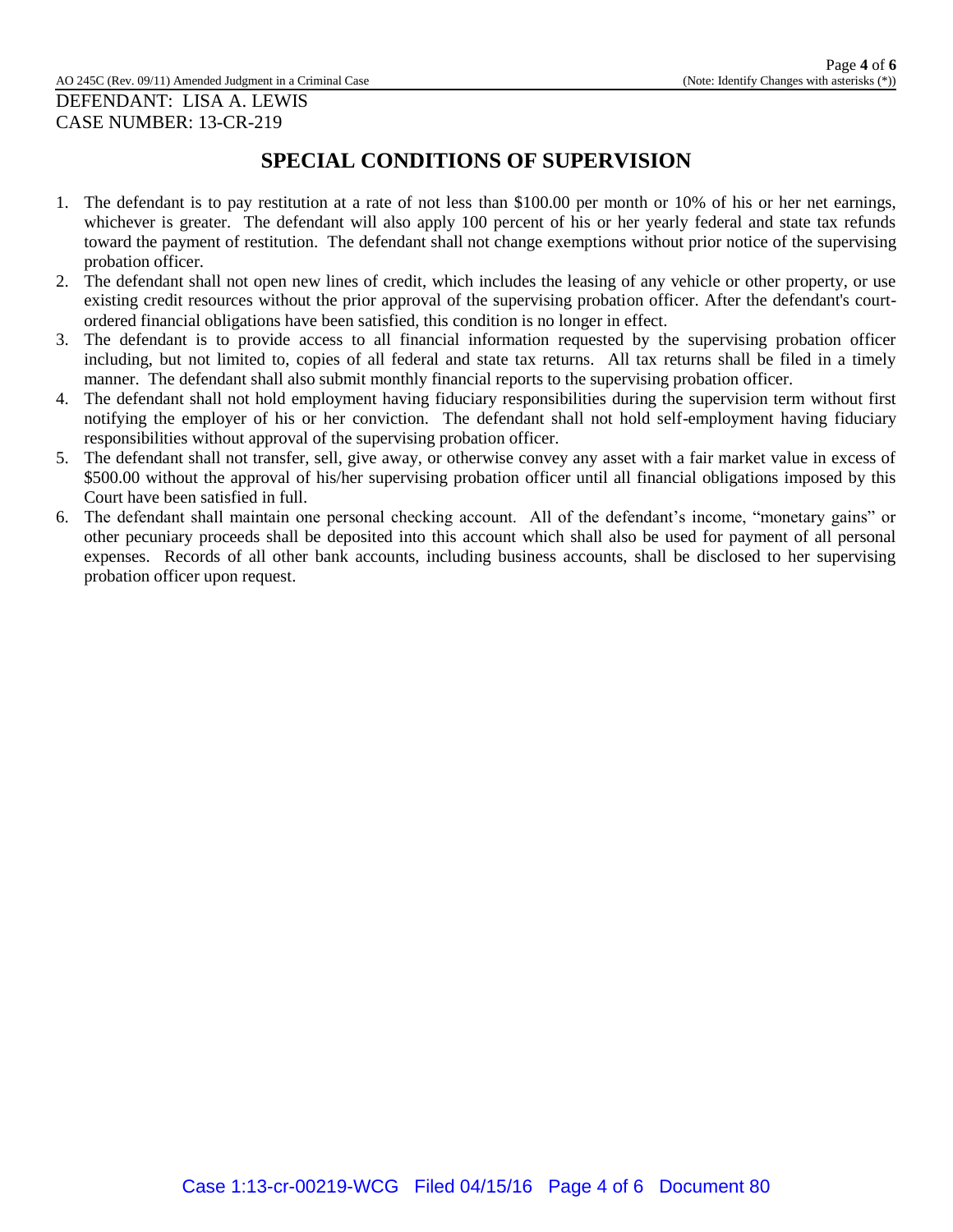### **CRIMINAL MONETARY PENALTIES**

The defendant must pay the total criminal monetary penalties under the Schedule of Payments on the attached page.

| <b>Total Special Assessment</b> | <b>Total Fine</b> | <i><b>*Total Restitution</b></i> |
|---------------------------------|-------------------|----------------------------------|
| \$100.00 (less any amount paid) | \$0.00            | \$960,427.04                     |

The defendant must make restitution (including community restitution) to the following payees in the amount listed below.

| *PAYEE                                     |               | *AMOUNT           |
|--------------------------------------------|---------------|-------------------|
| Joan Schaupp, Green Bay, WI                |               | \$2,500.04        |
| Pat Steiner, Green Bay, WI                 |               | \$2,500.00        |
| Sandra Renard, Oneida, WI                  |               | \$8,500.00        |
| Marie Liebman, Luxemburg, WI               |               | \$6,000.00        |
| Robert Guerts, Green Bay, WI               |               | \$43,073.51       |
| Gloria Shea, Green Bay, WI                 |               | \$9,997.00        |
| Ronald and Shirley Rodger, Green Bay, WI   |               | \$51,844.49       |
| Nancy Lesage and George Sager, De Pere, WI |               | \$160,083.00      |
| Mary Jane Kennedy, Green Bay, WI           |               | \$595,929.00      |
| Jamie and Lorraine Shiner                  |               | \$80,000.00       |
|                                            | <b>TOTAL:</b> | <u>960,427.04</u> |

If a defendant makes a partial payment, each payee shall receive an approximately proportioned payment. However, pursuant to 18 U.S.C. § 3664(i), all non-federal victims must be paid before the United States is paid.

- ☐ The determination of restitution is deferred until \_\_\_\_\_. An *Amended Judgment in a Criminal Case* (AO 245C) will be entered after such determination.
- $\Box$  Restitution amount ordered pursuant to plea agreement:  $\$\circ$ .
- $\Box$  The defendant must pay interest on any fine or restitution of more than \$2,500.00, unless the fine or restitution is paid in full before the fifteenth day after the date of the judgment, pursuant to 18 U.S.C. § 3612(f). All of the payment options on the Schedule of Payments may be subject to penalties for delinquency and default, pursuant to 18 U.S.C. § 3612(g).
- $\Box$  The court determined that the defendant does not have the ability to pay interest, and it is ordered that the interest requirement is waived for the  $\Box$  fine  $\Box$  restitution.

\*\* Findings for the total amount of losses are required under Chapters 109A, 110, 110A, and 113A of Title 18, United States Code, for offenses committed on or after September 13, 1994 but before April 23, 1996.